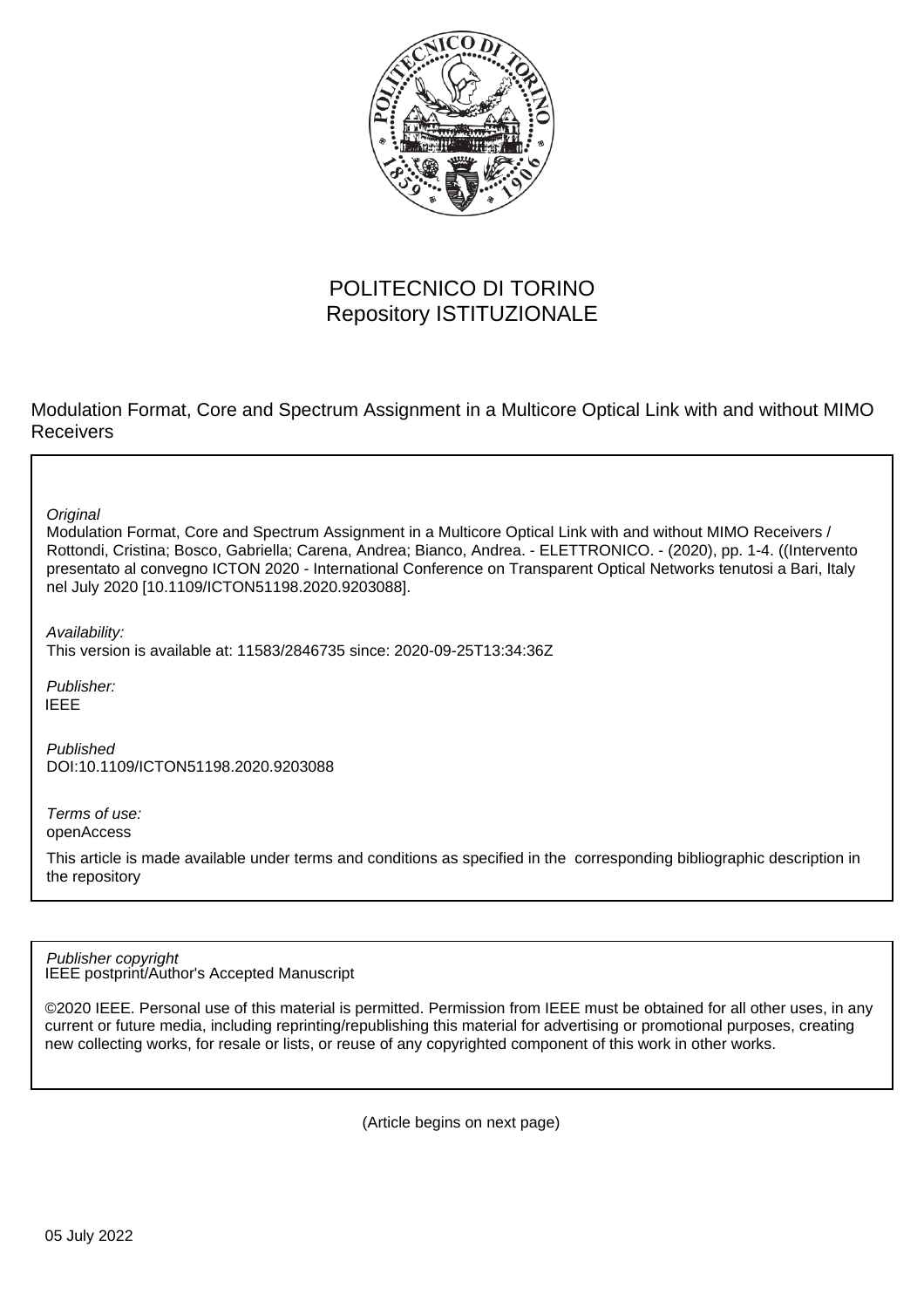# **Modulation format, core and spectrum assignment in a multicore optical link with and without MIMO receivers**

**Cristina Rottondi, IEEE** *Member* **Gabriella Bosco,** *IEEE Fellow* **Andrea Carena,** *IEEE Member*  **Andrea Bianco,** *IEEE Senior Member*

*Department of Electronics and Telecommunications, Politecnico di Torino, Turin, Italy e-mail: {cristina.rottondi, gabriella.bosco, andrea.carena, andrea.bianco}@polito.it*

#### **ABSTRACT**

We study the modulation format, core and spectrum assignment problem in a multi-core flexi-grid optical link, under the assumption that MIMO receivers can operate on various core subsets and considering distanceadaptive reaches for different modulation formats. We show results obtained following an optimization approach, comparing scenarios with and without the use of MIMO transmission. **Keywords**: multicore fiber; MIMO receivers;

#### **1. INTRODUCTION**

Multicore Fibers (MCFs) are one of the main enabling technologies for Spatial Division Multiplexing (SDM) in flexi-grid optical networks [1], which can potentially lead to scale the capacity of backbone optical networks by a factor equal to the number of cores available within the fiber cladding. Unfortunately, transmission impairments introduced by inter-core crosstalk may limit such capacity scaling. Therefore, multiple-input and multiple-output (MIMO) digital signal processing transmission techniques have been proposed to eliminate the interference caused by inter-core crosstalk [2]. Typically, MIMO transmission is applied in spatial joint switching scenarios, i.e., MIMO spans all the fiber cores, which are managed and switched as a single entity. However, since MIMO complexity exhibits quadratic dependency on the number of involved cores, such approach may be not scalable to many cores. Therefore, we propose the adoption of MIMO transmission in subsets of adjacent cores within a multicore fiber and we focus on the modulation format, core and spectrum assignment to serve a set of traffic request on a single multicore link. We formulate an integer linear program (ILP) to optimally solve the problem and compare results to those obtained without the adoption of MIMO transmission.

The paper is organized as follows: Sec. 2 discusses the adopted link, transceiver and flexi-grid model. Sec. 3 details the ILP formulation. Sec. 4 provides preliminary results and Sec. 5 discusses future extensions.

#### **2. TRANSMISSION SYSTEM AND FLEXI-GRID MODEL**

#### **2.1 Link Model**

The optical network is composed of nodes connected by periodically amplified links based on multi-core fibers (MCF). The adopted MCF is the 12-core fiber described in [3]. In all links we assume the span length to be 80 km and the lumped optical amplification set to recover exactly the span loss. Noise figure Φ of the optical amplifiers is 6 dB. Propagation over these links is modeled considering ASE noise accumulation, generation of non-linear interference (NLI) and crosstalk from *nearest* cores. The ASE noise is generated by each optical amplifier and propagated to the end of the link. The ASE noise power at the output of each amplifier, evaluated on a bandwidth equal to the symbol rate R<sub>s</sub> of the transmitted signal, is  $P_{ASE} = \Phi h v (\theta - 1) R_S$ , where  $\theta$  is the amplifier gain, *v* is the center propagation frequency and *h* is the Plank's constant. The level of non-linear interference (NLI) is evaluated using the GN-model [4], applied on each core independently from the others, as the non-linear effect is generated by the interaction of channels in the same core. In order to have fast but reliable results we resort to the closed-form analytical expression for NLI, assuming incoherent accumulation along the link. Based on this approach, we consider all channels in the core under study as equally spaced and this defines a worst-case with respect to the actual condition under analysis. The last physical impairment considered is the crosstalk from *nearest* cores. This crosstalk appears only in case of presence in adjacent cores of a spectrally overlapping channel: we weight the amount of generated crosstalk on the basis of the number of overlapped spectral slots.

Thus, the evaluation of the Quality of Transmission (QoT), defined as a generalized SNR (GSNR), is obtained at any distance and given by:

$$
GSNR = \frac{P_S}{P_{ASE} + \eta_{NL} P_S^3 + \gamma_{XT} P_S}
$$

where  $P<sub>S</sub>$  is the signal power per channel launched in a link: this power is assumed to be the same for all channels in a core and also across all cores, along the same link. The optimal value of  $P<sub>S</sub>$  is almost independent of distance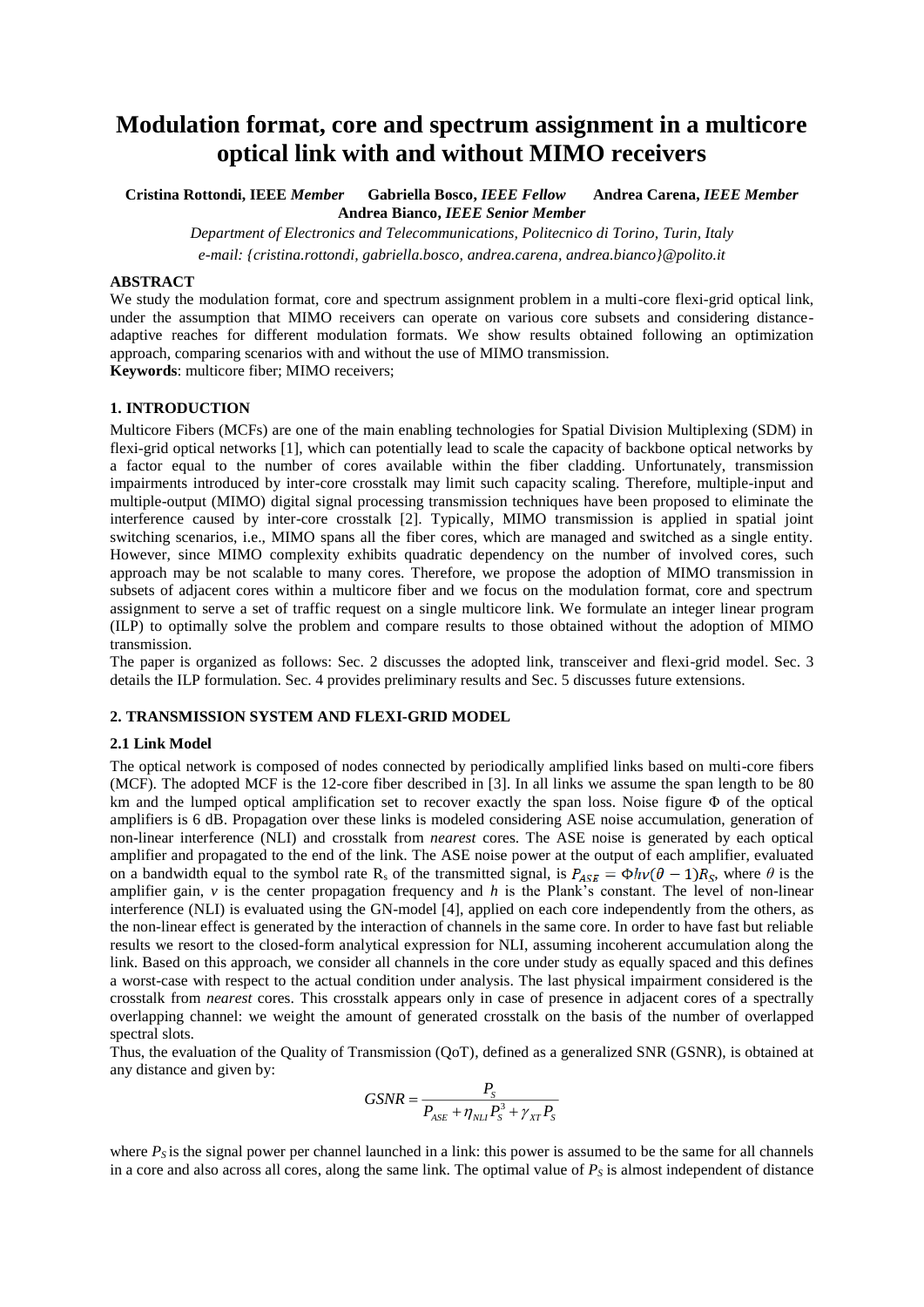and spectral load. For the link considered in this analysis, we fixed its value to -1 dBm, which is very close to the optimum for all analysed scenarios.

### **2.2 MIMO transmission**

To reduce the impact of inter-core crosstalk, we resort to MIMO transmission. i.e., the propagation over adjacent cores and in the same frequency slots. Signals form adjacent cores are detected with synchronized coherent receivers and jointly processed to recover the transmitted information. To limit the complexity of the MIMO processing, we consider only cases when only subsets of two or three cores are jointly detected. In Fig. 1 we show the possible subsets of nearest neighbour cores considered for the case of 2 and 3 joint core. We assume an ideal behaviour of the MIMO receiver, i.e., all crosstalk generated between cores included in the MIMO processing is assumed to be fully cancelled by the equalizer.



*Figure 1.The considered core groups, with cardinality 2 (left) and 3 (right).*

#### **2.3 Flexi-grid model**

We assume that the spectrum is flexi-grid with slot width  $\psi$ . The available spectrum portion on every core is Ψ*=Pψ* (with *P* integer). The optical bandwidth occupied by a transceiver is *Ω=Sψ* (with *S* integer). If a traffic request exceeds the capacity of a single transceiver, it can be served by  $β>1$  adjacent transceivers forming a super-channel, which is handled as a single entity, given that it is separated from the adjacent super-channels by a guard-band *G=Mψ* (with *M* a small integer). In the case of MIMO transmission, the super-channel can involve multiple neighbour cores, named *group*. Transceivers support different modulation formats (i.e. DP-QPSK and DP-*n*-QAM, with *n*=8, 16, 32, 64). For each modulation format, we set the minimum required SNR based on the assumption of using an FEC with 28% overhead and a BER threshold of 3.8⋅10<sup>-3</sup>, taking into account an implementation penalty of 2 dB. When considering the propagation, a channel is in service if its GSNR is above the required SNR.

### **3. INTEGER LINEAR PROGRAM FORMULATION**

We formulate as an integer linear program (ILP) the following problem: given a set of traffic requests on a multicore optical link of predefined length, assign to every traffic request a number of transceivers, a modulation format and a spectrum portion over a group of adjacent cores to allocate such transceiver. Tab. 1 reports the sets and parameters used in the ILP formulation, whereas Tab. 2 lists the model variables. Note that the spectrum channels in set *L* are defined as follows: channel *l<sup>1</sup>* ranges from slot *1* to slot *S*, channel *l<sup>2</sup>* ranges from slot *2* to slot  $S+1$  etc., so that  $|L|=P-S+1$ .

Moreover, the elements of set *J* range from 0 to *S∙α,* where *α* is the maximum number of neighbours a core may have, which depends on the characteristics of the multicore fiber being considered (in our case, *α=4*). Finally, in absence of MIMO receivers, the groups included in set *D* consist exclusively on one core, whereas with MIMO receivers groups may include 1, 2 or 3 cores, as reported in Fig.1.

Model equations are summarized in Tab.3. The objective in eq.(1) is the minimization of the rightmost occupied spectrum channel over any core. Constraints include modulation format assignment in eq.(2)-(3), core and spectrum assignment ensuring contiguity of channels belonging to the same super-channel and guard-band placement (eq.  $(4)-(11)$ ) and crosstalk limitations (eq.  $(12)-(17)$ ).

| <b>Set description</b>    | Symbol                     | <b>Parameter description</b>                                      | <b>Symbol</b> |
|---------------------------|----------------------------|-------------------------------------------------------------------|---------------|
| Set of cores              | $C = \{c_1, , c_{ C }\}\$  | Capacity of transceiver adopting modulation format $m$ in $M$     | $R_m$         |
| Set of modulation formats | $M = \{m_1, , m_{ M }\}\$  | Traffic volume of request $t$ in $T$                              | $V_t$         |
| Set of traffic requests   | $T = \{t_1, , t_{ T }\}\$  | Minimum OSNR required by modulation format $m$ in $M$             | $O_m$         |
| Set of cardinalities of   | $J = \{j_1, , j_{ J }\}\$  | Binary, set to 1 if core $m$ in $C$ and $c'$ in $C$ are adjacent  | $A_{cc}$ '    |
| neighbour slots           |                            |                                                                   |               |
| Set of spectrum channels  | $L = \{ l_1, , l_{ L } \}$ | OSNR at receiver when $j$ in $J$ slots are lit in neighbour cores | $K_{il}$      |
|                           |                            | and $l$ in $L$ channels are occupied in the same core             |               |
| Set of core groups        | $D = \{ d_1, , d_{ D } \}$ | Binary, set to 1 if core c in C belongs to group $d$ in $D$       | $N_{cd}$      |
|                           |                            | Big constant, greater than $ L $                                  |               |
|                           |                            | Transceiver bandwidth (in slots)                                  | F             |
|                           |                            | Guard-band width (in slots)                                       | G             |

*Table 1. Model sets and parameters*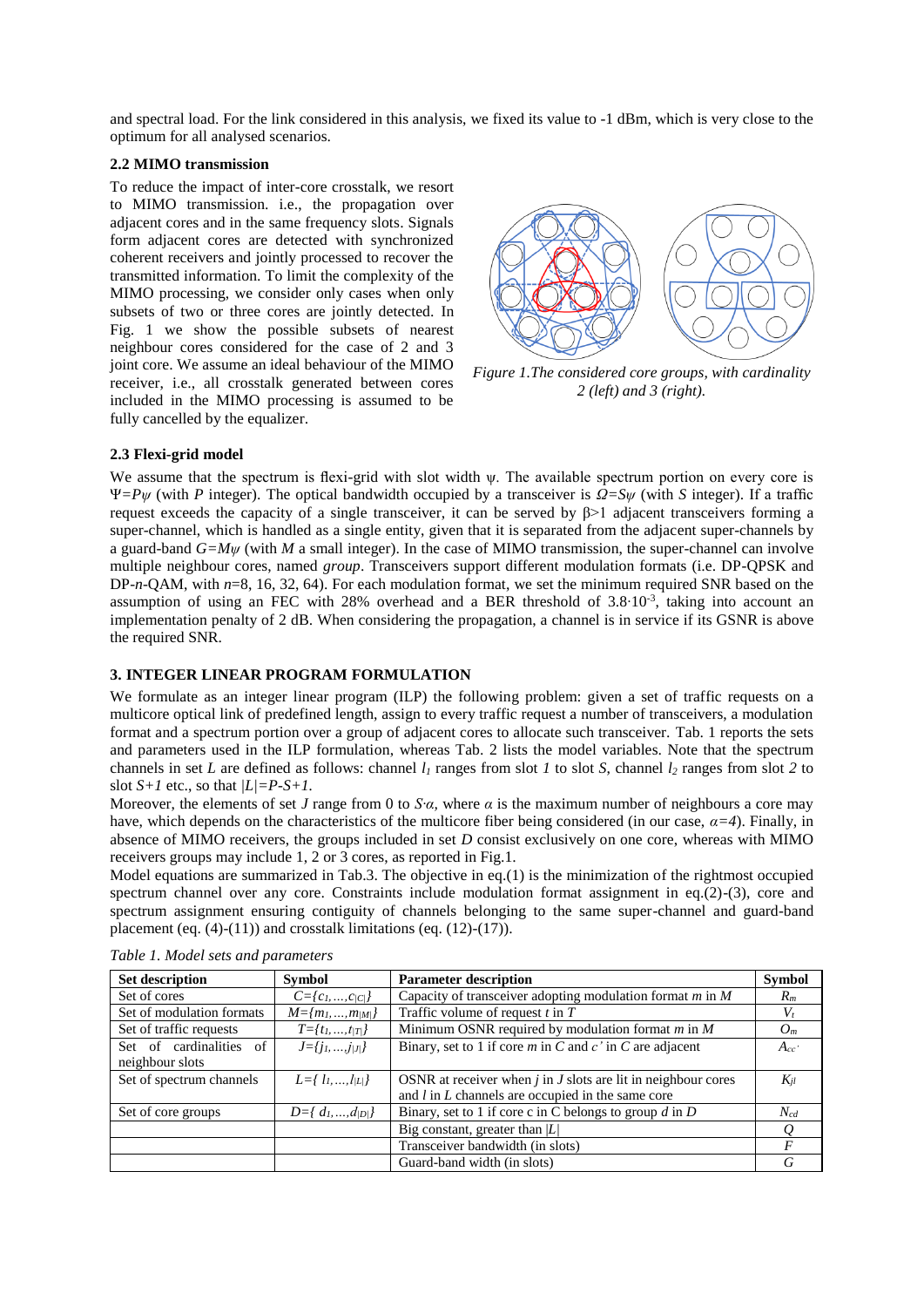*Table 2. Model variables*

| <b>Symbol</b>    | <b>Description</b>                                                                                                       | <b>Type</b> |
|------------------|--------------------------------------------------------------------------------------------------------------------------|-------------|
| $b_{mt}$         | Indicates if modulation format $m$ in $M$ is used to transmit request $t$ in $T$                                         | binary      |
| $x_{\text{clt}}$ | Indicates if a transceiver allocated in channel $l$ in $L$ of core $c$ in $C$ serves request $t$ in $T$                  | binary      |
| $f_{lt}$         | Indicates if channel $l$ in $L$ is the rightmost channel serving request $t$ in $T$                                      | binary      |
| Wdt              | Indicates if request $t$ in $T$ is allocated in core group $d$ in $D$                                                    | binary      |
| $h_{ilt}$        | Indicates if any transceiver serving request $t$ in $\overline{T}$ experiences the OSNR obtained with at most $j$ in $J$ | binary      |
|                  | neighbour lit slots and $l$ in $L$ co-propagating channels                                                               |             |
| $z_{t}$          | Maximum amount of lit slots in neighbour cores experienced by any transceiver serving request $t$ in $T$                 | integer     |
| $v_t$            | Maximum amount of co-propagating channels in any core experienced by any transceiver serving                             | integer     |
|                  | request $t$ in $T$                                                                                                       |             |
|                  | Rightmost occupied slot                                                                                                  | integer     |

## *Table 3. Model equations*

| Objective function                                                                                                                                                                                                               | min p                                                                                                                                                      | (1)          |
|----------------------------------------------------------------------------------------------------------------------------------------------------------------------------------------------------------------------------------|------------------------------------------------------------------------------------------------------------------------------------------------------------|--------------|
| Each traffic request is transmitted using only one<br>modulation format                                                                                                                                                          | $\sum_{n} b_{mt} = 1 \,\forall t \in T$<br>m∈M                                                                                                             | (2)          |
| Traffic volume of request $t$ must not exceed the<br>total capacity of transceivers serving request $t$                                                                                                                          | $V_t b_{mt} \leq \sum_{i} x_{alt} R_m \forall m \in M, t \in T$                                                                                            | (3)          |
| Transceiver optical channels cannot overlap                                                                                                                                                                                      | $\sum x_{c,l+i,t} \leq 1 \forall c \in C, l \in L$                                                                                                         | (4)          |
| Guard-bands between spectrally adjacent super-<br>channels must be imposed                                                                                                                                                       | $f_{lt} + \sum_{i=0} \sum_{t' \in T:} x_{c, l+i, t'} \le 1 + Q\left(1 - \sum_{d \in D} w_{dt} N_{cd}\right)$                                               | (5)          |
| Transceivers serving request $t$ can be allocated<br>only in cores belonging to the core group<br>associated with request t                                                                                                      | $\frac{\forall c \in C, l \in L, t \in T}{Q \sum_{c \in T} w_{at} N_{cd}} \geq \sum_{t \in I} x_{ctt} \ \forall c \in C, t \in T$                          | (6)          |
| Each traffic request must be allocated in one core<br>group                                                                                                                                                                      | $\sum w_{dt} = 1 \forall t \in T$                                                                                                                          | (7)          |
| Each (super)channel serving a traffic request must<br>have one rightmost frequency                                                                                                                                               | $\frac{\overline{deD}}{\sum f_{lt}} = 1 \,\forall t \in T$                                                                                                 | (8)          |
| Variable $p$ must exceed the rightmost channel of<br>every super-channel                                                                                                                                                         | $f_{lt}l \leq p \ \forall l \in L, t \in T$                                                                                                                | (9)          |
| Transceivers serving the same traffic request must<br>be spectrally contiguous                                                                                                                                                   | $f_{lt} + x_{clt} \ge x_{c,l-F,t}$ $\forall c \in C, l \in L: l > F, t \in T$                                                                              | (10)         |
| Spectrum allocation of transceivers serving<br>request t cannot exceed the super-channel<br>rightmost frequency                                                                                                                  | $x_{\text{clt}}l \leq \sum_{u \in I} f_{u' t}l'$ $\forall c \in C, l \in L, t \in T$                                                                       | (11)         |
| Variable $y_t$ must exceed the maximum amount of<br>co-propagating channels in any core belonging to<br>the core group associated with request $t$                                                                               | $\sum_{t \in I} \sum_{t' \in T, t' \neq t} x_{clt'} \leq y_t + Q \left( 1 - \sum_{d \in D} w_{dt} N_{cd} \right)$<br>$\forall c \in C, t \in T$            | (12)         |
| Variable $z_t$ must exceed the maximum amount of<br>lit slots in neighbour cores (except those<br>belonging to the core group associated with<br>request t) within the optical channel of any<br>transceiver serving request $t$ | $F-1$<br>$z_t + Q(1 - x_{clt}) \ge \sum_{i=-F+1} \sum_{t' \in T: c' \in C:} x_{c', i+i, t'}(F -  i ) A'_{cc}$<br>$\forall c \in C, l \in L, t \in T$       | (13)         |
| The OSNR level of request $t$ is set according to<br>the highest spectrum load and number of<br>neighbour lit slots experienced by any transceiver                                                                               | $z_t \leq \sum_{i \in \mathcal{I}} h_{jlt} j \ \forall t \in T \qquad y_t \leq \sum_{i \in \mathcal{I}} h_{jlt} l \ \forall t \in T$<br>j∈J,l∈L<br>j∈J,l∈L | (14)<br>(15) |
| serving request $t$                                                                                                                                                                                                              |                                                                                                                                                            |              |
| Each traffic request must be associated with one<br><b>OSNR</b> level                                                                                                                                                            | $h_{jlt} = 1 \forall t \in T$<br>jeJ,leL                                                                                                                   | (16)         |
| The OSNR level associated with request t must<br>exceed the OSNR threshold of the modulation<br>format used to serve request t                                                                                                   | $b_{mt}O_m~\forall t\in T$<br>$h_{jlt}K_{jl}\geq$<br>jeJ.leL<br>т∈М                                                                                        | (17)         |